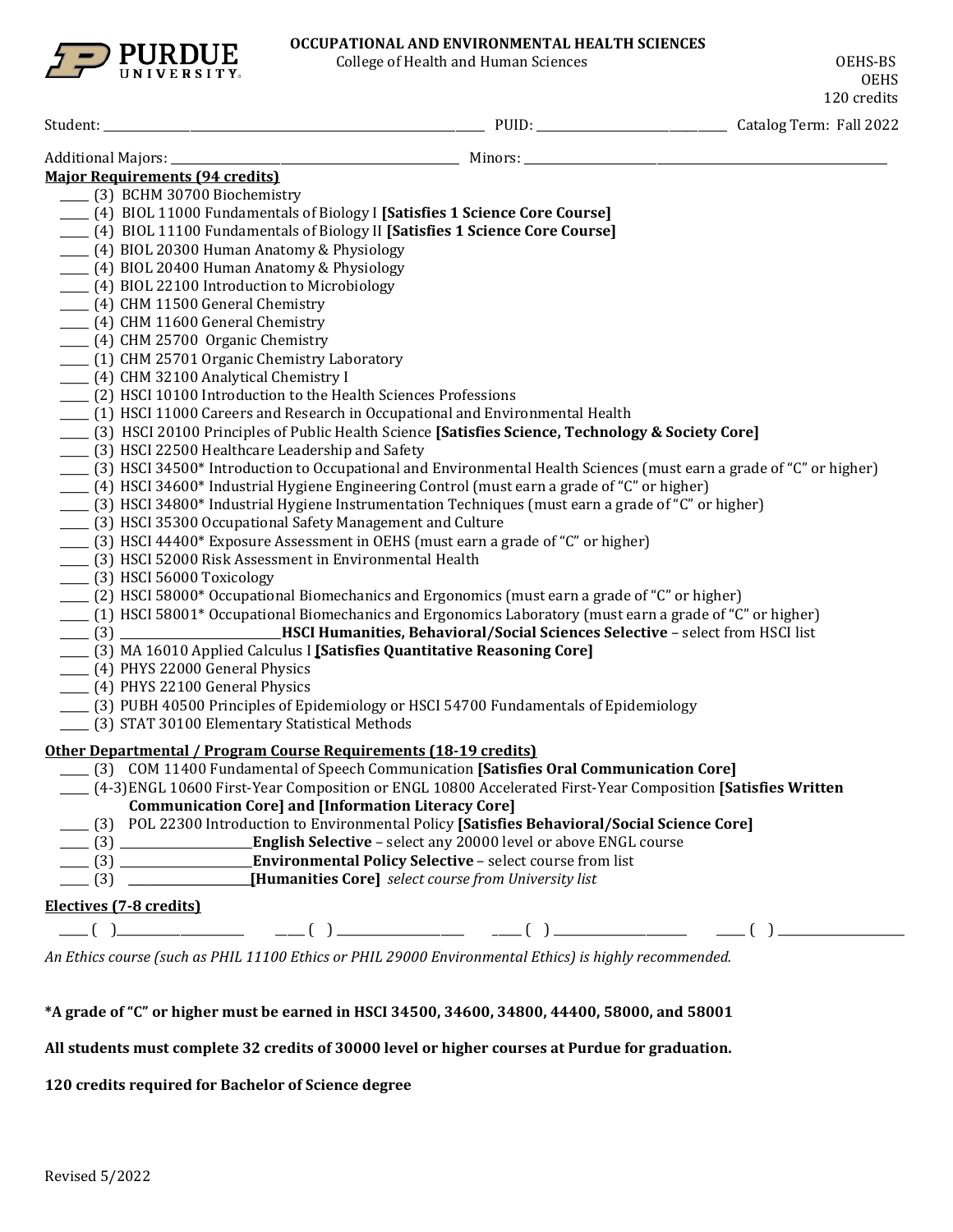University Foundational Learning Outcomes List: https://www.purdue.edu/provost/students/s-initiatives/curriculum/courses.html

## HSCI Humanities, Behavioral/Social Sciences Selective List - select any course(s) from the following subjects:

American Sign Language (ASL) Anthropology (ANTH) Arabic (ARAB) Art & Design (AD) Chinese (CHNS) Classics (CLCS) Communication (COM) Dance (DANC) Economics (ECON) English (ENGL) French (FR) German (GER) Greek (GREK) Hebrew (HEBR) History (HIST) Interdisciplinary Studies (IDIS) Italian (ITAL) Japanese (JPNS) Korean (KOR) Latin (LTN) Music (MUS) Philosophy (PHIL) Political Science (POL) Portuguese (PTGS) Psychology (PSY) Russian (RUS) Sociology (SOC) Spanish (SPAN) Theatre (THTR) Environmental Policy Selective List

ANTH 32700 Environment & Culture ANTH 39300/ENGL 39300 Interdisciplinary Approaches to Environmental and Sustainability Studies<br>CE 35500 Engineering Environmental Sustainability CE 35500 Engineering Environmental Sustainability EAPS 32700 Climate, Science, & Society<br>POL 32700 Global Green Politics POL 32700 Global Green Politics<br>POL 42300 International Enviror POL 42300 International Environmental Policy<br>POL 42500 Environmental Law and Politics **Environmental Law and Politics** 

A student may elect the Pass / Not-Pass (P/NP) grading option for elective courses only, unless an academic unit requires that a specific departmental course/s be taken P/NP. Students may elect to take University Core Curriculum courses P/NP; however, some major Plans of Study require courses that also fulfill UCC foundational outcomes. In such cases, students may not elect the P/NP option. A maximum of 24 credits of elective courses under the P/NP grading option can be used toward graduation requirements. For further information, students should refer to the College of Health and Human Sciences P/NP Policy.

Students are encouraged to use this advising worksheet as a resource when planning progress toward completion of degree requirements. An Academic Advisor may be contacted for assistance in interpreting this worksheet. This worksheet is not an academic transcript, and it is not official notification of completion of degree or certificate requirements. The University Catalog is the authoritative source for displaying plans of study. The student is ultimately responsible for knowing and completing all degree requirements